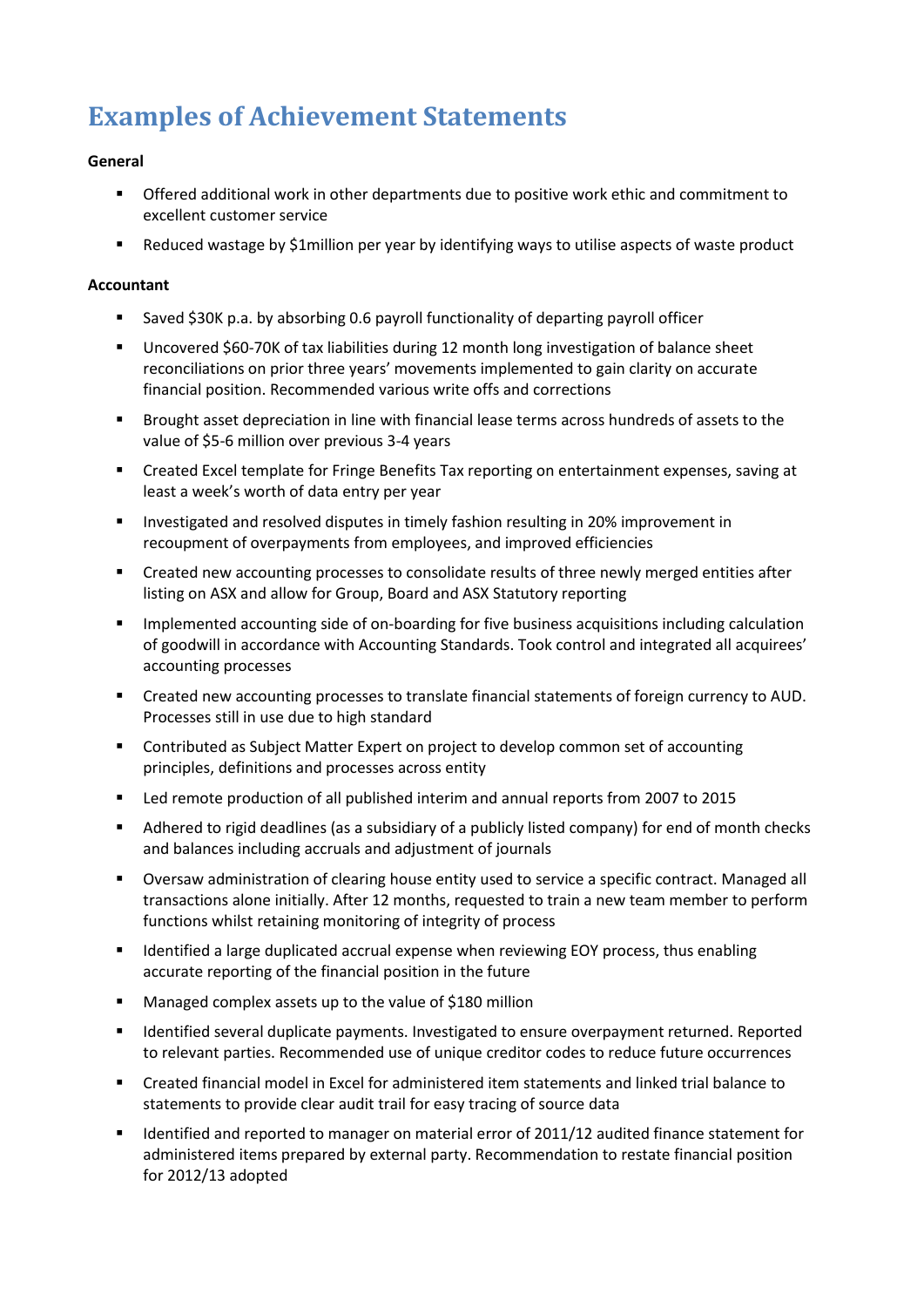# **Au Pair / Nanny**

- Enhanced language and literacy skills of three children, including development of non-verbal communication with recently adopted Chinese infant
- Utilised empathy and distraction to diffuse intense situations amongst children
- **Increased level of ownership / responsibility for tasks amongst older children**
- Displayed effective listening skills and patience to interpret the sometimes conflicting needs of four young children and their parents
- Responded calmly and appropriately to child's allergic reaction during outing. Soothed and reassured children to reduce stress and panic. Drove home, administered first aid treatment

## **Customer Service**

- Nominated for Customer Service Excellence award, 2015
- Autonomously managed daily operations after only 5 months in job
- **•** Developed rapport with customers, resulting in 5% increase of repeat business
- Selected to participate in establishment of new store. Met grand opening deadline by utilising good teamwork, improvisation and problem solving skills
- Selected to assist with stocktakes in other stores due to positive team influence

## **Business Development & Strategic Investment**

- Simultaneously managed 8 companies across 6 countries (Australia, NZ, China, Italy, Turkey & Germany) with up to 30 direct reports and in excess of 2,200 indirect reports
- **IMPLEMENTED IS A UNIVERGENT IN A UNIVERGENT IS NOT A**ustralian exporter firms (combined turnover \$420m). Created single unifying and effective corporate culture
- Fostered individual development of junior and middle managers to create exceptionally high calibre senior management team across all business managed
- Developed strong, multi-tiered personal relationships with key client staff managers across Management, Finance, Logistics and Operations
- Seconded to Germany as MD of new \$180m (turnover) trading and processing acquisition:
	- o Achieved turnaround from \$16m loss to \$8m profit in 12 months
	- $\circ$  Restructured successfully through developing intimate working relationship with local and state government (factory was largest regional employer) and implementing holistic solutions incorporating wider business and local government community interests
	- o Increased motivation of staff through distinct corporate cultural change
- Simultaneously managed 4 business units across Australia, USA, Russia & Kazakhstan as Executive Director in addition to main role as strategic advisor
- Appointed as senior negotiator representing Australian government international Wool Quota, 2008. Negotiation partner Dr Name Name
- Overcame significant cultural barriers to develop strong personal relationships within the Russian and Chinese commercial and political landscape, enhancing business outcomes
- Negotiated \$300m inventory and debtor banking facility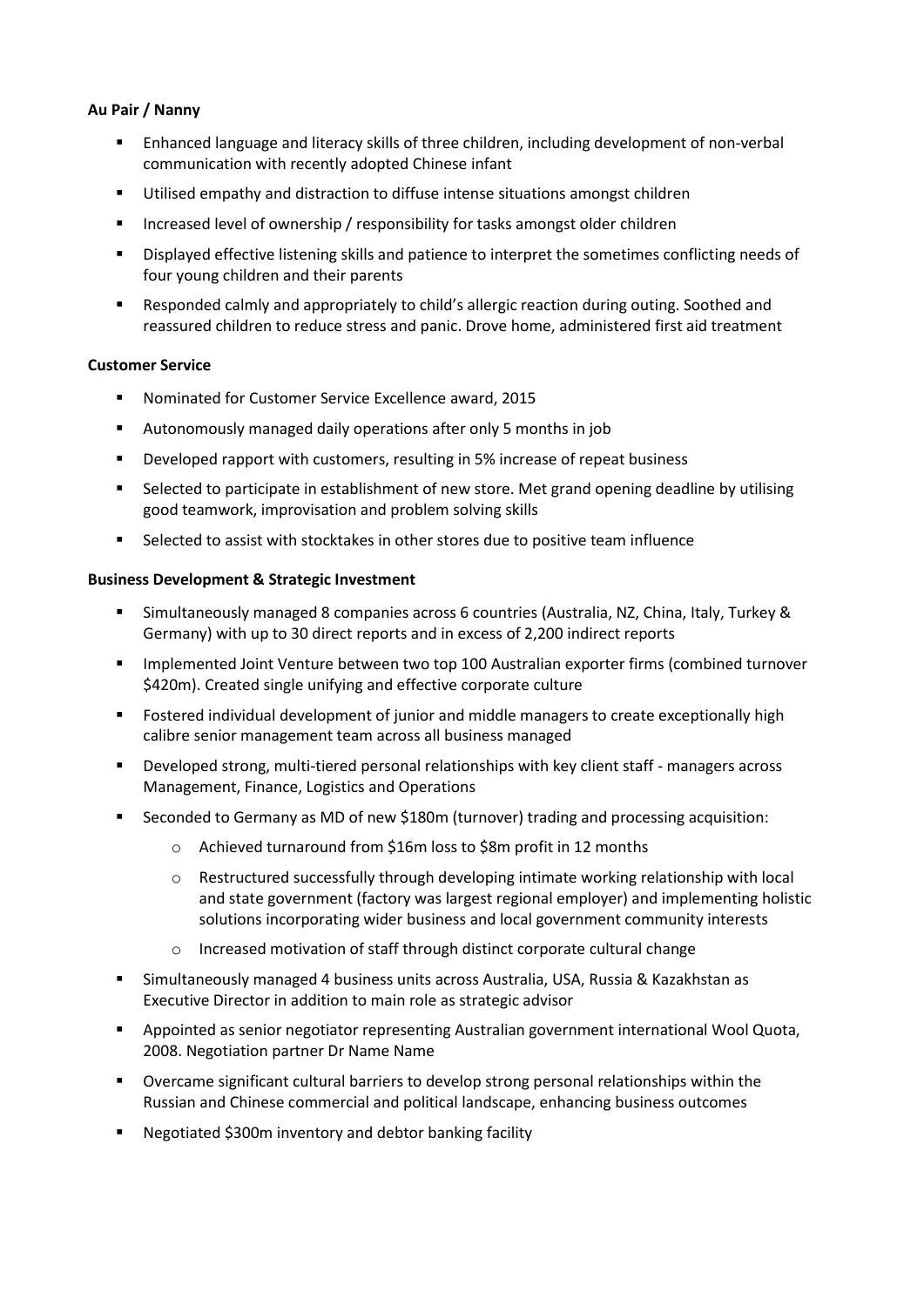- Developed effective political and commercial networks, directly achieving sales and infrastructure investment across diverse cultural and economic environments:
	- Delivered growth of \$636m; EBITDA of \$968m in FY13
	- o Enhanced investment with \$170m Russian grain export terminal
	- o Co-managed relocation of \$65m factory infrastructure from Australia to China
	- o Increased value of breeding cattle exported ex Australia/USA to Russia six-fold to \$126m in 3 years

## **Change Management**

- Achieved 30% increase in productivity over two years: designed, developed and implemented successful induction / performance review programs for management and staff
- Studied and implemented PI® (Predictive Index measures work-related behaviours / motivating needs) to understand individuals' motivators / redefine roles and responsibilities
- **Increased volunteer numbers by 55% by developing and implementing Management Program** including policies and Volunteer Relationship Management System

## **Electrical Engineer**

- Led 40 projects, of diverse scope and nature, simultaneously. Successfully managed competing priorities and stakeholders to deliver on time/budget
- Acted as Government appointed member in Technical Evaluation Committee for large scale anaerobic digestion plant for treatment of municipal waste
- Designed and prepared Engineer's estimate for electrical systems for 13-story administrative building (35,000  $m^2$  floor area)
- Led Electrical Design Team on one of country's largest construction projects. Oversaw eight Electrical Engineers and three Engineering Assistants in design of low voltage electrical distribution for eight buildings, total floor area 300,000 $m<sup>2</sup>$
- Designed and developed equipment and philosophy to eliminate future injury without impact on operational timing. Project managed all aspects of implementation. Led to nomination for 2009 Safety Award
- Modelled program in accordance with IEC62305 to assess risk of lightning in any given place across country
- Appointed Subject Matter Expert (Electrical Engineering) on Laboratory spectrometer upgrade Capital Project encompassing building extension. Spectrometers, peripheral equipment and electrical fit-out brought to site / Australian Standards
- Designed and implemented electrical upgrade of obsolete drives. Integrated new generation equipment in to old installation, including PLC programming and coaching of team members
- **Programmed automation of equipment to supply gas to deliver steel quality improvement** project in dynamic, reactive steelmaking process
- Delivered improved reliability of automation network between Master PLC and peripheral nodes and equipment

## **Executive Assistant**

- Awarded 'Reward & Recognition Award' in 2012 and 2013 for outstanding performance
- Managed numerous events concurrently ranging from small team workshops to large offsite conferences for up to 150 attendees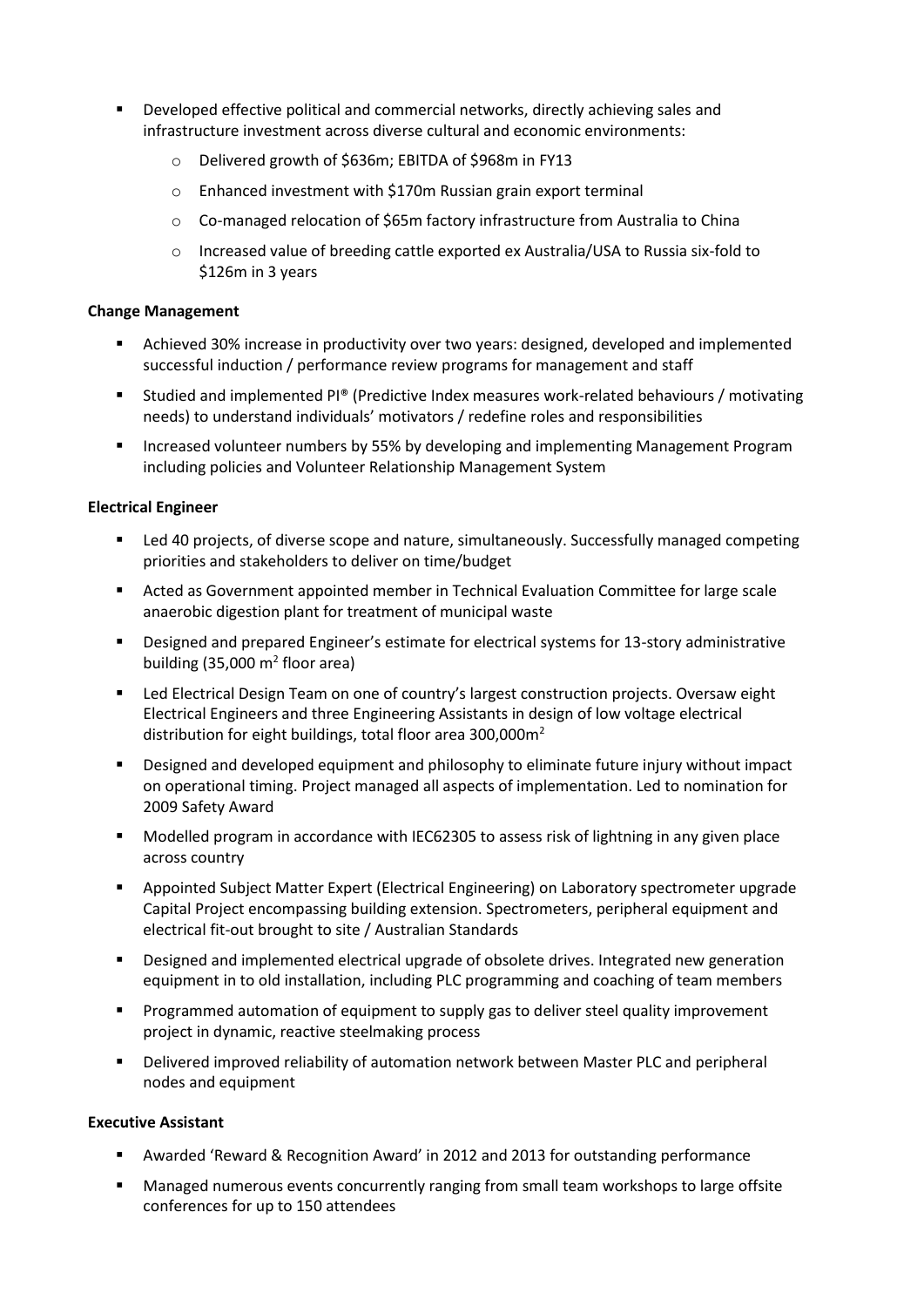- Redesigned HR Intranet site to showcase new professional development courses
- Planned, coordinated and delivered broad range of events including Annual Strategic Review, biannual ABC Gardeners' Market, Executive / Leadership meetings, UN Women's Breakfast, Mental Health Week, Service Anniversaries and staff farewells
- Managed three ABC Gardeners' Markets: coordinated 130 site holders, tours of ABC building, internal marketing, logistics. Halved workload associated with site holder registrations. Donations raised for chosen charity increased by 15% within 18 months
- Tripled hit-rate of SA Intranet pages in first nine months: improved design, usability, relevance and accuracy of content, published quarterly newsletters
- **IMPLEM** Implemented Whispr app to manage reminders and emergency messages
- Achieved greater than 50% increase in attendance of onsite Indigenous events such as NAIDOC and Reconciliation Week
- Arranged onsite annual influenza vaccinations of 100 employees: liaised with nurse, created appropriately private environment, managed appointments

## **Facilities Manager**

- Identified and implemented budget savings of between xx and xx each year whilst improving assets and ensuring technical and legislative compliance
- **Established and enhanced relationships with senior Government Property Professionals and** major tenants including Qantas and Origin Energy
- Managed \$xx building upgrade project of xx Waymouth Street including Origin Energy fit-out management and control of all building-related issues: technical, risk, lease compliance, design and operations
- Managed project and scope of key projects up to \$xx: upgrades to fire and evacuation systems, lifts, lighting, bathroom facilities, Building Management System (BMS), carpet replacement whilst fully tenanted, HVAC improvements
- **EXECUTE:** Achieved energy and water reductions, increasing NABERS ratings by xx
- **Established and maintained excellent tenant and contractor relationships**
- Achieved 100% essential services compliance
- Reduced landfill by xx through introduction of innovative recycling programs
- **Increased efficiency and reduced energy consumption by xx through design and operational** improvements to HVAC
- Coached contractors in technical sales, reporting and financial management

## **Insurance Manager**

- Achieved motor insurance covers growth in excess of 7% in 2014-15 off 5% growth in 2013-14, maintaining better than budgeted COR and retention
- Demonstrated success in development and mentorship of team members. Two members recognised with awards, three promoted to more senior roles
- Researched and developed new lifestyle options for home, contents and car insurance, and new bicycle, rideshare and rented property products
- Reduced 2.5 FTEs by identifying / implementing improvements to referral process
- Developed and implemented bushfire underwriting guidelines and procedures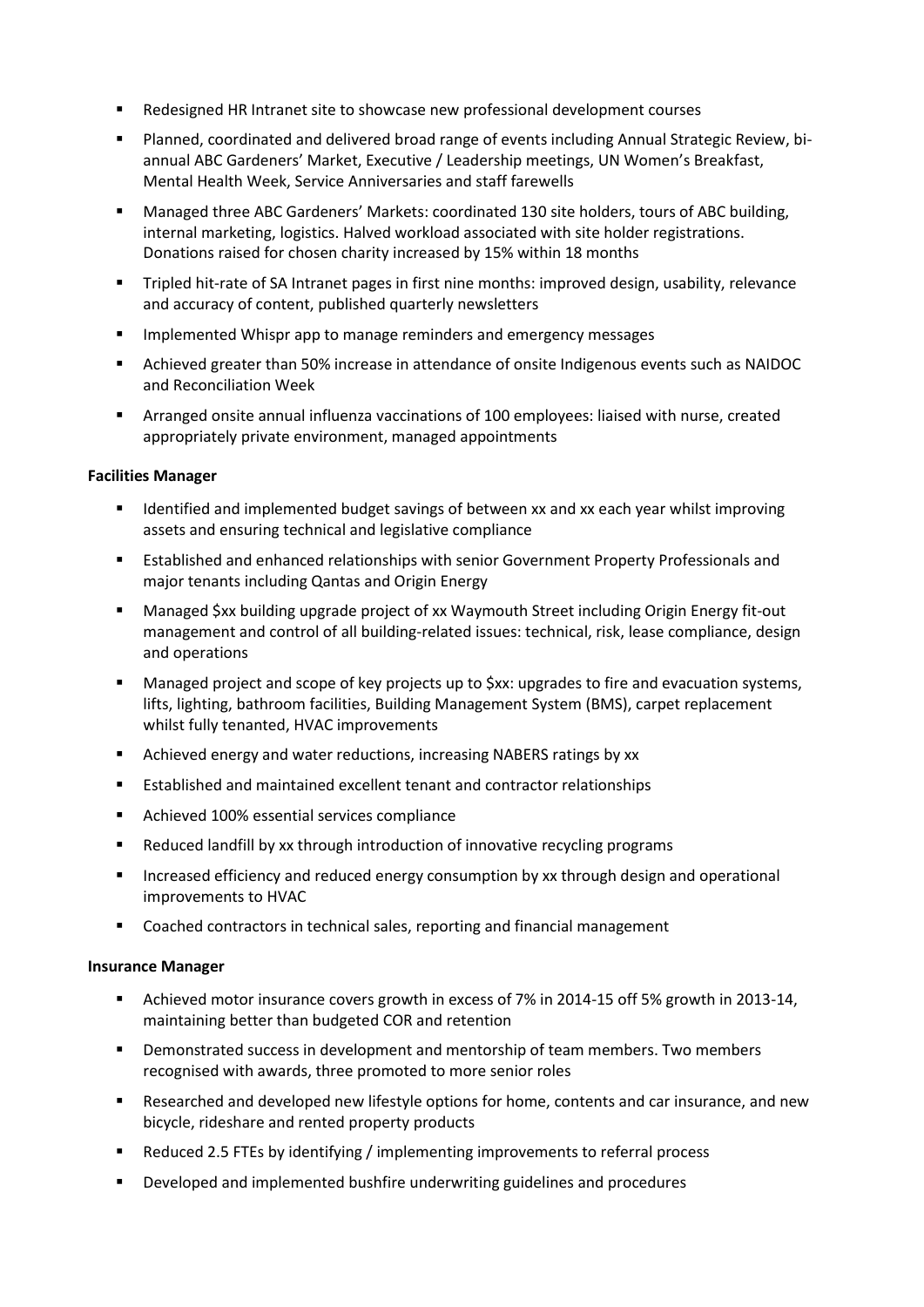- **•** Delivered greater pricing flexibility through comprehensive restructure of vehicle categorisation
- Negotiated provision of perils rating data. Worked closely with multiple teams to incorporate data into existing rating structure
- Integrated web quoting to back end, reducing labour by 2 FTEs
- Reviewed and enhanced web quote process to improve customer experience. Resulted in web quote completion rate increase of 60%
- Reduced insurance underwriting and system training duration by 15%
- Contributed as Project Board Member (Insurance SME) to successful sourcing and implementation of organisation-wide mainframe system

## **IT Project Management**

- **If all identified, documented and communicated to IT Commercial Manager numerous issues with** ageing PC and laptop fleet. Appointed manager of \$1.25mil project to initialise and develop a four year refresh cycle for all desktop and mobility hardware
- Refreshed 25% of desktop, laptop, AV and other minor IT assets on time and within budget through effective price negotiations with vendors and efficient time and resource management
- Managed large-scale project to deliver all aspects of IT for new site accommodating 140 personnel. Negotiated 25% discount for procurement of desktop PCs and laptops. Delivered project on time and within budget

## **Leader**

- **Selected as one of three judges on panel for 2015 Safety Awards**
- Exceeded annual preventative maintenance target of 25%. Delivered 32.8%pa with no adverse impact on plant reliability or operational security
- Advised educational institution on selection of Instrument Apprentice training modules, 2012 and 2014
- Negotiated 30.7% p.a. reduction on three year maintenance contract
- Managed end-to-end tender process for new maintenance and support contract. Developed scope, granted contract, coordinated and implemented delivery, recruited and appointed Project Controller

## **Management**

- Received True Legend Award in 2014 as recognition of superior service delivery
- Appointed subject matter expert on project to implement new accounting system (Enterprise One) in 2005-2006 within Australia and in 2007 within New Zealand:
- embraced opportunity to fact find, problem solve and report
- $\blacksquare$  implemented comprehensive training to communicate technical processes
- Appointed project lead for change of cheque-based to electronic payment system. Delivered cost savings of 80%
- Appointed to multiple team projects including Supplier Financing pilot project, Qantas outsourcing to Amex for invoice delivery and changeover of corporate card program
- Applied high level team management skills. Created cohesive environment: maintained open and clear communication; actively listened; created safe space for innovation and change;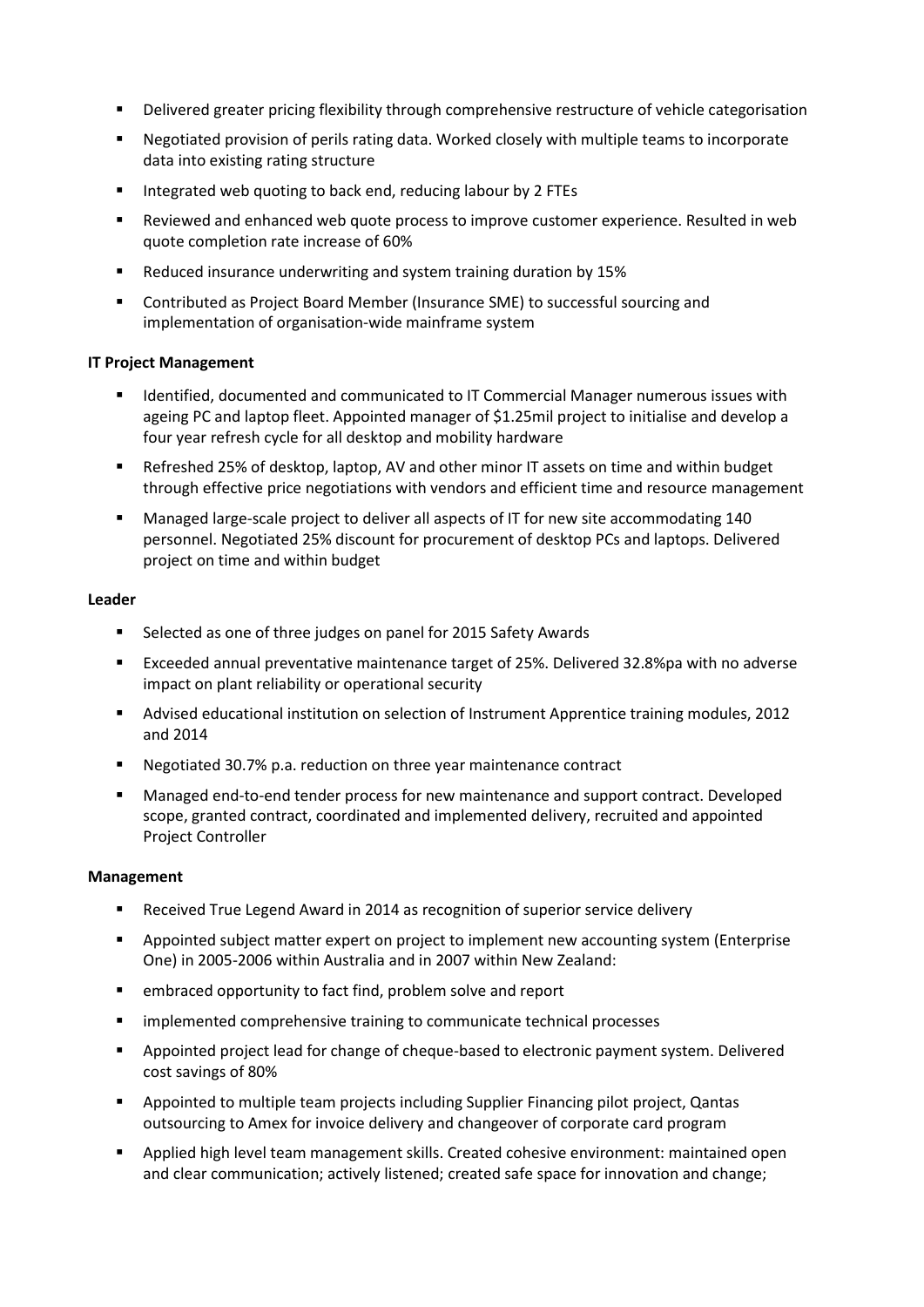encouraged ideas; led by example; and treated team members with equity and respect. Exceptionally low turnover, tenures of 4 to 15 years across team

- Managed change effectively by encouraging sense of ownership, change happening with them not to them. Communicated all stages of process extensively, created positive problem solving environment, encouraged input, discussed suggestions with tact
- Implemented two new corporate credit card programs. Established systems, developed procedures, coordinated roll-out, conducted training on requirements and responsibilities
- Advocated for employees as member representative on superannuation trust (2007-15)

#### **Marketing and Communications**

- Collaborated with social media consultant to create and implement new digital marketing plan. Within 12 months, achieved 70% increase in social media followers, engagement and reach
- Increased website visitation by 117% within last 12 months through development of new brand, advertising campaign, website and electronic Direct Marketing campaigns
- Liaised with public relations agency to implement media strategy for 2015 event. Resulted in additional media exposure valued in excess of \$300,000
- Created and project managed new major event on race day calendar to target next generation, resulting in over 60% increase in attendance
- Developed promotional and advertising strategy including media partnerships and advertising to increase revenue for most profitable months of racing calendar

#### **Mechanical Engineer**

- Oversaw high-risk, technically difficult Shaft Overhaul. Negotiated project initiation, undertook risk management and engineering design work, planned for contingencies. In-depth preparation led to successful completion of project with no production delays
- Achieved \$2mil+ savings through successfully delivering project to reduce damaged product within ageing plant. Identified mechanical issues, referred to drawings and data to detect and analyse patterns. Actioned immediate repairs and facilitated preventative strategies
- Advocated for overhaul of grease system. Implemented immediate solution to eliminate shortterm fire hazard whilst investigating permanent fix. Designed / commissioned new grease system, overcoming substantial resistance. Successfully eliminated fire hazard and substantially reduced grease consumption
- **IDENTIFY IDENTIFY IDENTIFY IS A THE INCORDED FOR THE INCORDED FIGHTS IS A THE INCORDED FIGHTS IN THE INCORDED FIGHTS** component of Hot Saw. Halted installation, gained collective buy-in to reassess plan. Rectified drawing inconsistencies and implemented fabrication adjustments
- Collaborated on multi-disciplinary R&D project to improve strength and hardening properties of rail-head product. Redesigned powerful and versatile air quench manifold for testing and trials
- Tasked with investigating maintenance strategies for gas turbines to return major overhaul to schedule. Identified crucial maintenance gap, developed routine work instructions, implemented into SAP for action. Ongoing potential savings of \$2million per major overhaul
- Coordinated activities to deliver plant-wide compliance and certification to 61 pressure vessels
- Awarded Honourable Mention for safety project. Eliminated exposure to toxic residue and avoided need for heavy lifting during cleaning process. Removed pedestrian / vehicle interface along live rail line. Significantly reduced labour and streamlined cleaning procedures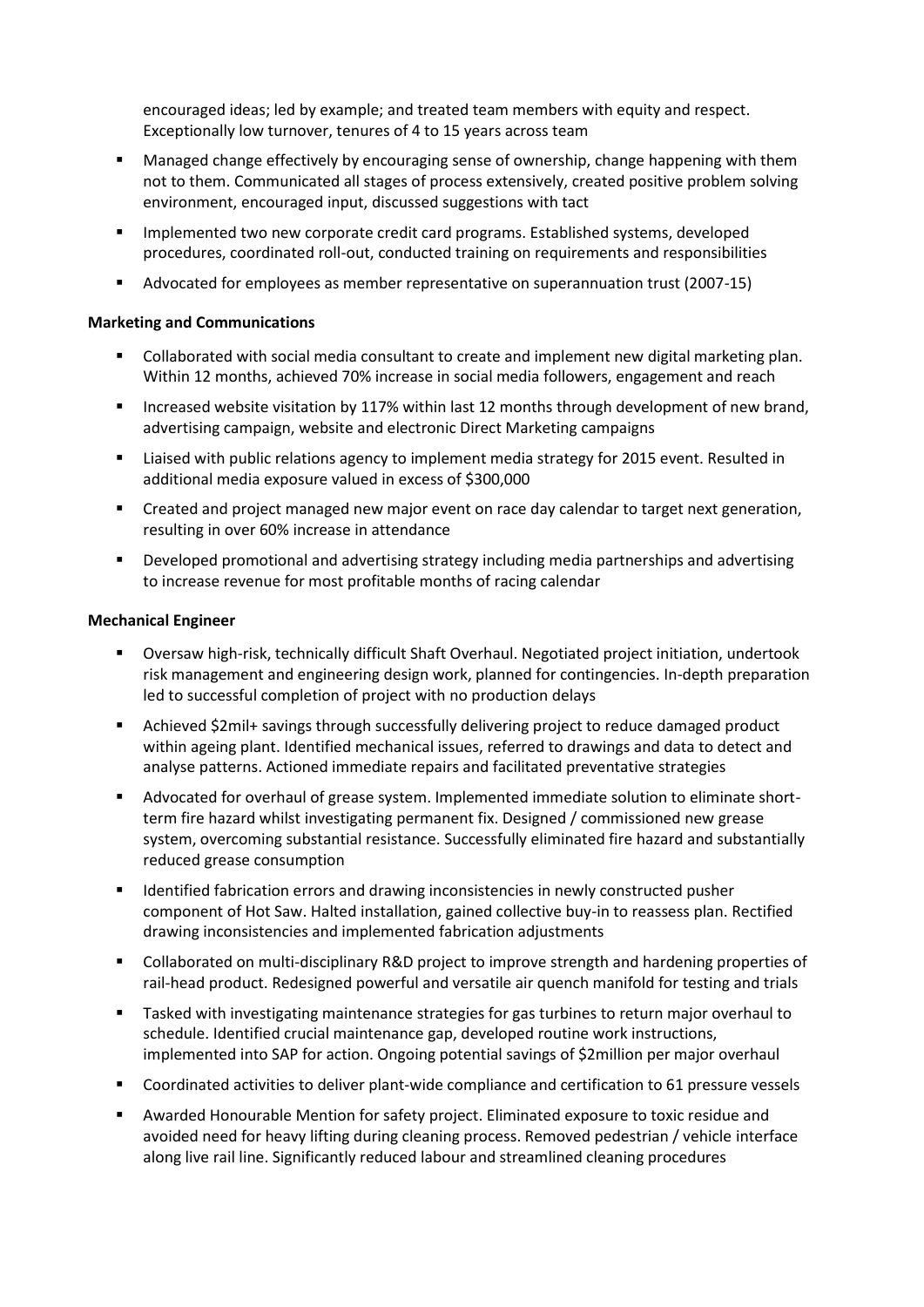## **Officer**

- Implemented strategic methodologies to accurately assess enemy strength, determine deployment of assets, issue fire control and maintain position during military exercise
- **•** Demonstrated exceptional leadership ability during night attack exercise by providing composed and strategic command to hold position with minimal loss of assets
- Recognised and acted upon welfare issue with soldier. Utilised effective communication techniques to encourage open conversation, accompanied to medical services, supported soldier through treatment

## **Operations Engineer**

- Seconded to manage operation of 1mt p.a. steelmaking plant and 50 shift personnel as direct result of outstanding performance as Shift Team Leader
- **IMPROVED SALACT SALACT SALACT SALACT FIGURE 1.5 IN ADAPT IN SALACT IN SALACT SALACT FIGURE 1.5 IN PROVER 3.5 IN SALACT FIGURE 1.5 IN PROVIDIBLE 1.5 IN PROVIDIBLE 1.5 IN PROVIDIBLE 1.5 IN PROVIDIBLE 1.5 IN PROVIDIBLE 1.5 I**
- Established environmental project to improve performance of electrostatic precipitators. Achieved 40% decrease in stack fume emissions
- Facilitated government-mandated energy audit. Outlined \$2.9m potential savings. Realised close to 100%
- **Presented on research paper at Swinburne University Processing Symposium**
- Delivered savings of \$310K p.a. through reduced furnace flux consumption
- Executed yield improvement sub-project delivering savings of \$240K p.a. as part of larger award-winning project
- **EXECOMBINED ENGINORM** Combined technical engineering knowledge with communication and people management skills through hands-on experience on front line plant operations
- **IMPLEM** 11 Implemented reliability strategy using Six Sigma methodologies to solve ongoing failures resulting from problematic upgrade strategy for 60+ Caster Roll line motor/gearbox assemblies
- **EXECT** Led change management with introduction of new PPE by displaying perseverance, positive influence and patience utilising Situational Leadership model
- Elevated 14 electricians from 40% compliance to 100% for critical electrical safety training within eight months. Planned, coordinated and scheduled training across 24/7 roster
- Instilled greater sense of ownership for compliance through coaching and training of legislative requirements, thereby reducing risk and enhancing safety culture

## **Operator**

- Minimised production disruption due to equipment failure by efficiently coordinating secondment of alternative equipment
- Known as go-to-person for locating inventory in storeroom, called upon by supervisors and team members to streamline process
- Liaised with supervisor to rectify process failure. Coordinated delivery of new sample, completed preparation for testing. Prevented delays on urgent order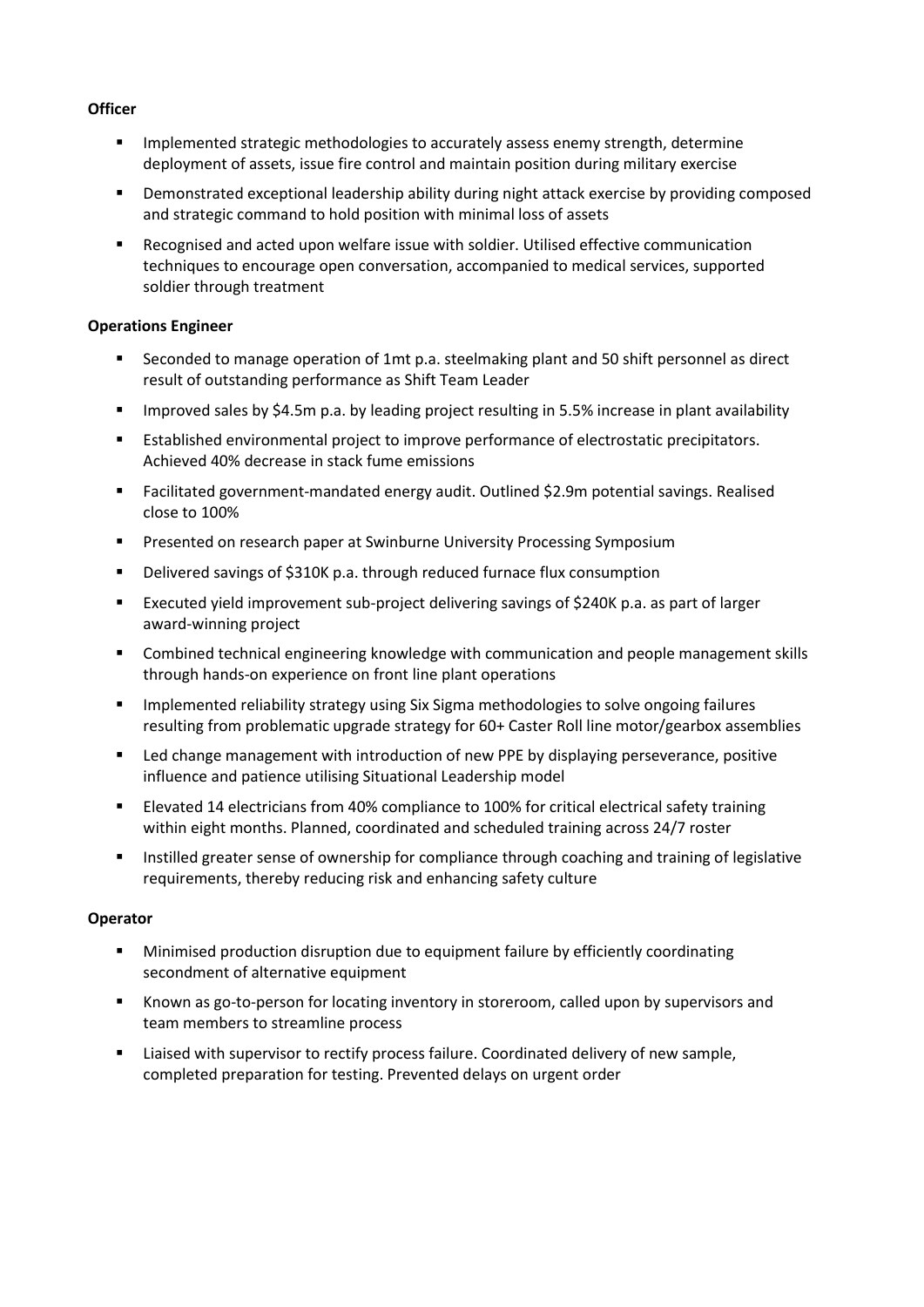### **Planner**

- Appointed as Planning Team Leader after only 3 months in Production Planning department
- **IMPROVED ACCUPACY IS THE STOCK OF STOCK OF AUTHORY** FOR SUPPLY 10 SUPPLY sufficient output to meet increasing demand for Jacob's Creek wine, during which time it became the highest selling wine in the world
- Implemented transition from Excel to MRP (Material Requirements Planning), identified short falls with MRP and devised changes leading to increased production efficiencies

## **Process Engineer**

- Attained Green Belt Six Sigma Certification for successful completion of two projects resulting in recurring savings of \$0.6 mil and \$0.4 mil p.a.
- **Performed Acting Operations Manager role successfully for three months**
- Enhanced Turbo Alternator effectiveness by modifying key process functionality. Improved overall efficiency and reduced energy cost by more than \$0.8 mil p.a.
- Generated recurring savings of \$0.5 mil p.a. by automating emergency blast air supply to Blast-Furnace. Changed operating practices to significantly improve operational security
- Conceptualised, designed, implemented recycle of reject water, saving 47 ML fresh water p.a.
- Solved chronic problem of low works air pressure across site by enhancing Availability Rate and Performance Rate of key turbo compressors resulting in lean flow
- Conducted root cause analysis for high silica in magnetite slurry. Implemented modifications to magnetite processing plant. Lowered silica levels from 4 - 5% to 2.7%
- **Provided technical expertise in rebuild of Gas Turbine and upgrade of filter house to improve** operational security (project cost \$2.2 mil)

## **Project Officer**

- Grew income by \$70,347 for Australia's Biggest Morning Tea through successful acquisition strategy. Segmented communications to allow for targeted, relevant telemarketing strategy
- Delivered 40% rise in Daffodil Day volunteers and site locations; site profit increased \$43,964
- Designed, developed and delivered volunteer YouTube training videos in 20xx to efficiently train a higher volume of registered volunteers
- **IDENTIFY IDENTIFIED CONTEX 1** Identified opportunity to raise collections for Daffodil Day in line with marketing strategy. Introduced new initiative of street collectors in 20xx resulting in new income of \$20,000
- Increased Daffodil Day income to \$533,609 from \$441,742 in 12 months through implementation of innovative, creative and clear proposition for campaign
- Enhanced relationships with corporate supporters e.g. PepsiCo and Foodland

## **Sales**

- Grew clientele to over 500 clients in 4.5 years through delivering exceptional customer service
- Achieved over 90% sales conversion rate, converting consults to \$700 sales
- Created extensive marketing campaigns across radio, print and social media. Maintained excellent social media engagement and reviews (4.5/5)
- Conducted administration across all facets of business